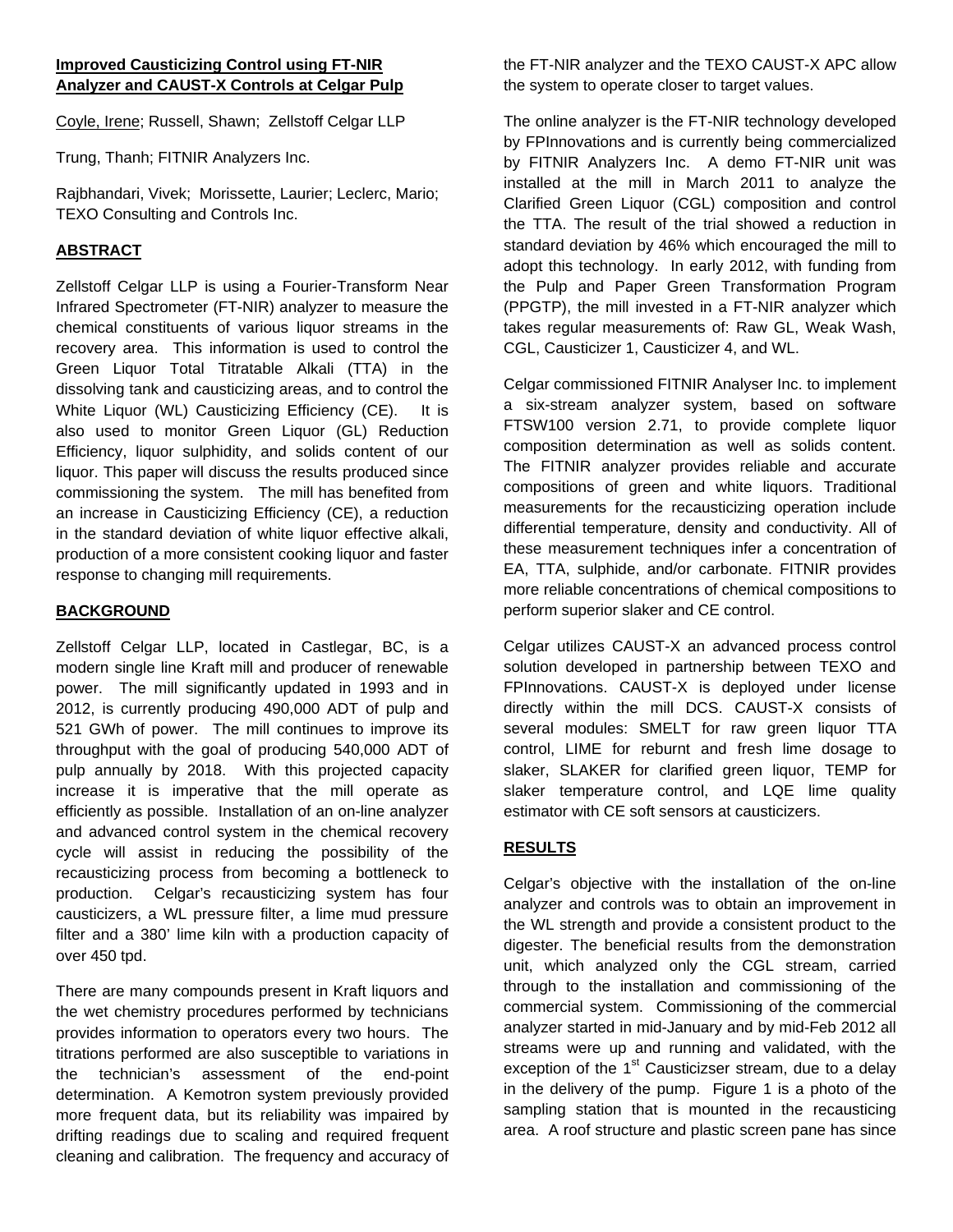then been installed to minimize the amount of lime dust from settling on the sampling skid.



Figure 1: Celgar's FITNIR Analyzer Sampling Skid: six sample streams (RGL, CGL, WW, WL,#1C, #4C), shown without roof and plastic cover.

The DCS graphics showing the analyzer operations are illustrated in Figure 2. The DCS drives the sequences and triggers the request for each stream measurements. The analyzer would carry out the specific valve sequencing for sampling and scanning of the liquor to determine the liquor compositions. A sampling sequence consisting of  $CGL - #1C - RGL - #4C$  was implemented in the DCS and a timer was used for WL and WW, corresponding to every 2hrs. for WL and every 8hrs. for weakwash.



Figure 2: DCS schematic of the analyzer piping and valve operations.

Data from the analyzer is displayed both at the analyzer graphics as well as the recaust control graphics (Figure 3). One feature for the control graphics is that when a manual test is taken, the operator freezes the sampling time, thereby, when the manual test is completed sometime later, results can be better match with the online measurement values.



Figure 3 illustrates the DCS recaust control graphics with integrated FITNIR analyzer results and APC model parameters.

As the analysis and controls of the additional streams came on-line, further improvements to the WL have been measured. APC came online in Feb 2012, associated with the CGL,  $4<sup>th</sup>$  Causticizer and WL while the 1<sup>st</sup> Causticizer application came on-line in July 2012 and the RGL came on-line in August 2012.

A trend of the CGL data since Feb. 2012 is shown in Figure 4. When compared to manual testing of the CGL TTA, we see good correlation and good stability of the process.



Figure 4. Trend of CGL data from analyzer since Feb. 2012. An overlay of the manual operations TTA value show good correlation.

Table 1 provides the results and the standard deviation of the WL prior to on-line analysis and control and through to the current status. It should be noted that the values for the period before the demo are based on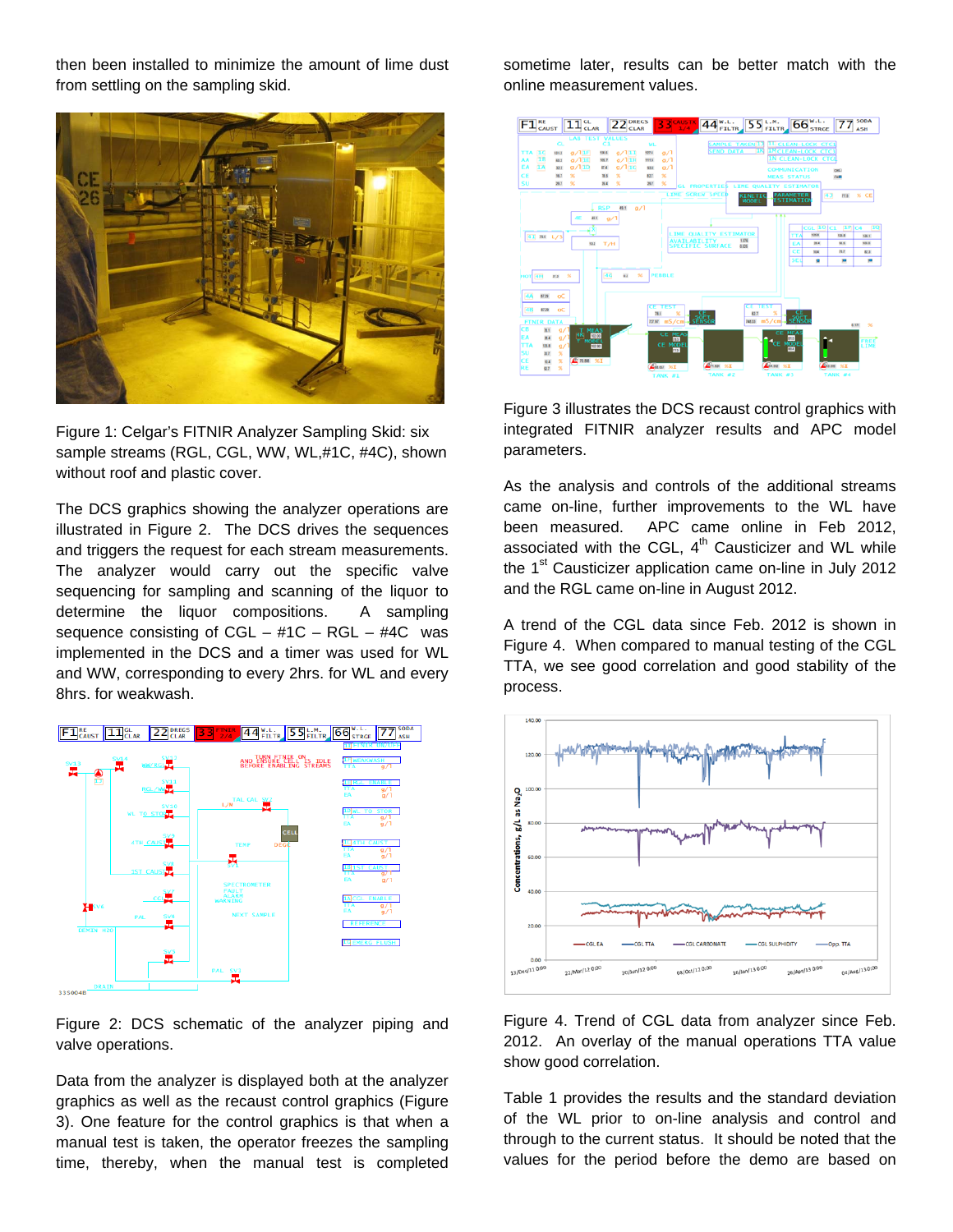operations' lab tests. There has been a continual improvement in the WL EA with a large decrease in the standard deviation of the product strength. The CE standard deviation has also improved and the CE increased (Table 2) with variability reduction by as much as 42%. The CE improvement once the RGL came online was most notable. Figure  $5 - 6$  show the  $4<sup>th</sup>$ causticizer and WL EA and CE from the commissioning of the FT-NIR system until the present.

By improving the stability of the RGL at the dissolving tank, less variability is observed at the outlet of the green liquor clarifier feeding the slaker, and better control of the Causticizing process was realized.

The inorganic chemicals in the WL other than NaOH and  $Na<sub>2</sub>S$  are non-active and referred to as dead load. Carrying dead load through the Kraft process has costs associated with chemical loss, reduced equipment capacity and operating problems. Celgar operates at a 30% sulfidity. According to Grace and Tran 2007 [4], the CE improvements that Celgar has seen would have decreased carbonate dead load by 22 kg/t of pulp. Since CaCO3 is the dominant dead load in the system and a serious contributor to scale in the digester system, this reduction in dead load will have a direct financial benefit.

It is estimated that a 1% improvements in CE would translate to an ROI of \$1.5/ton of pulp [1-2, Allison et. al.] from reduction in energy requirement to evaporate the water that is associated with the dead load. The results show that there could be as much as 3% improvements in CE. Further ROI calculation needs to be done over time but the implementation of online liquor composition measurements and control have led to significant improvements to liquor quality and stability of the recaust operation. Similar process improvements were also documented by other mills that have implemented the FITNIR analyzer and the Caust-X control strategy [3, Goradia et. al.].

| Table 1: White Liquor EA Results |  |  |
|----------------------------------|--|--|
|----------------------------------|--|--|

|                        | WL EA<br>(g/L) | WL EA<br>st.dev.<br>(g/L) | WL EA<br>st.dev.<br>Reduction<br>$(\% )$ |
|------------------------|----------------|---------------------------|------------------------------------------|
| <b>Before FT-NIR</b>   | 88.14          | 4.52                      |                                          |
| <b>CGL DEMO</b>        | 88.40          | 1.76                      | $-61.1$                                  |
| Feb 2012 -<br>Aug 2012 | 89.40          | 1.94                      | $-57.1$                                  |
| Aug 2012 -<br>Apr 2013 | 90.70          | 1.93                      | $-57.3$                                  |

Table 2: White Liquor CE Results

|                        | <b>WL CE</b><br>(%) | WL CE<br>st.dev. (%) | WL CE<br>st.dev.<br>Reduction<br>(%) |
|------------------------|---------------------|----------------------|--------------------------------------|
| <b>Before FTNIR</b>    | 79.84               | 2.53                 |                                      |
| <b>CGL DEMO</b>        | 78.69               | 1.38                 | $-45.5$                              |
| Feb 2012 -<br>Aug 2012 | 78.43               | 1.60                 | $-36.8$                              |
| Aug 2012 -<br>Apr 2013 | 82.20               | 1.47                 | $-41.9$                              |



Figure 5:  $4<sup>th</sup>$  Causticizer EA, TTA, and CE trend.  $4<sup>th</sup>$ Causticizer CE target tracks well with FT-NIR CEs.



Figure 6: WL EA and CE utilizing FTNIR Analysis and CAUST-X Controls